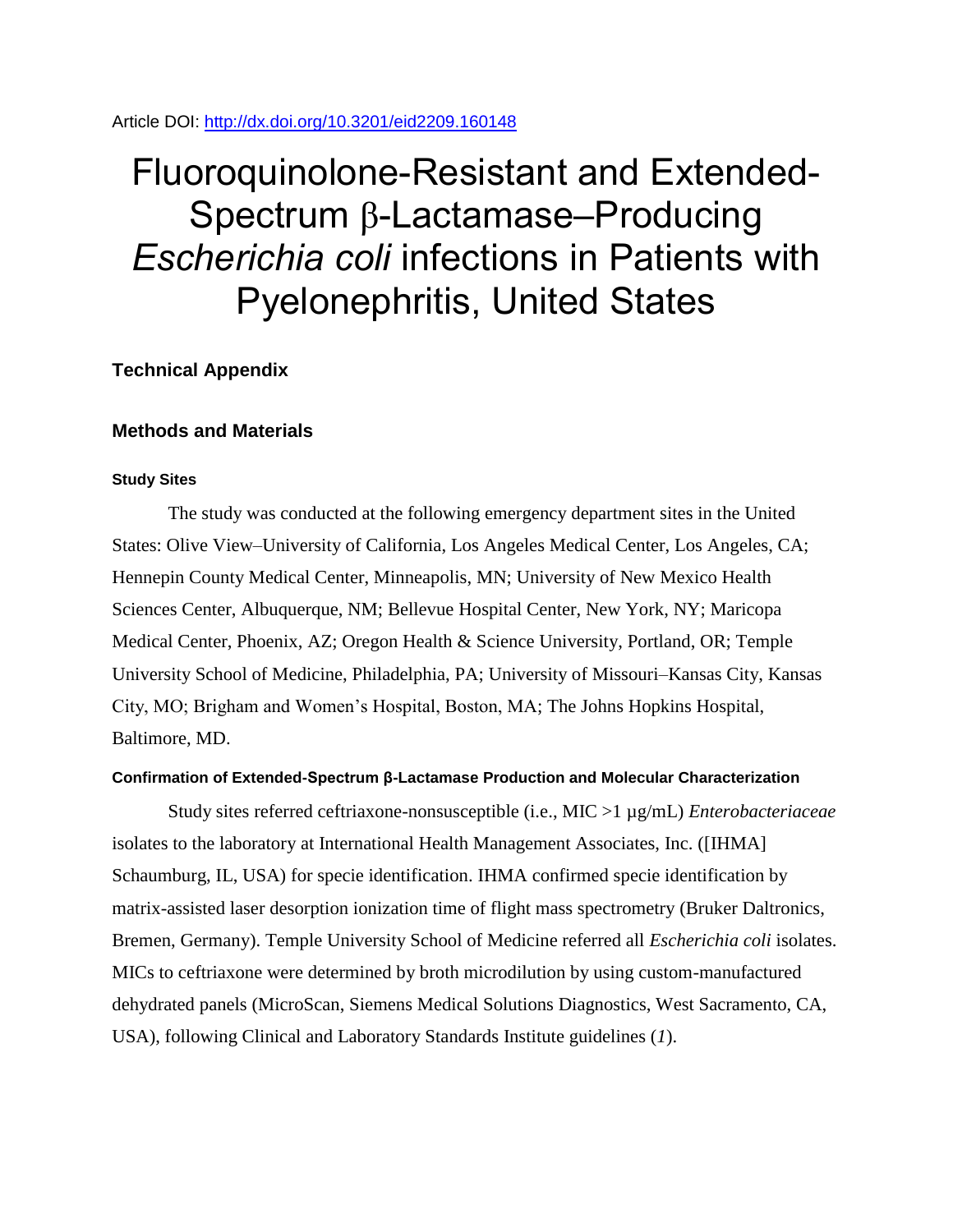All *E. coli*, *Klebsiella pneumoniae*, and *Proteus mirabilis* isolates with ceftriaxone MIC values  $>1 \mu$ g/mL were further screened at IHMA for extended-spectrum β-lactamase (ESBL) activity by using a disk diffusion assay testing cefotaxime  $(30 \mu g)$ , cefotaxime/clavulanic acid (30/10  $\mu$ g), ceftazidime (30  $\mu$ g), and ceftazidime/clavulanic acid (30/10  $\mu$ g) disks (BBL Sensi-Disc, Becton Dickinson, Franklin Lakes, NJ, USA). An isolate was confirmed as phenotypically ESBL positive if the inhibition zone diameter of the combination disk increased  $\geq$ 5 mm, compared with that of only cephalosporin (*1*).

All isolates subjected to the phenotypic ESBL test were screened for the presence of βlactamase genes encoding ESBLs (TEM-, SHV-, CTX-M–, VEB-, PER-, GES-type), originalspectrum β-lactamases (TEM-1, SHV-1, SHV-11), plasmid-mediated AmpC β-lactamases (ACC-, ACT-, CMY-, DHA-, FOX-, MIR-, MOX-type), and carbapenemases (KPC-, OXA-48-, IMP-, VIM-, NDM-, SPM-type) by using previously described multiplex PCR assays (*2*). Enzyme variants were identified by DNA sequencing and comparison with sequences in public databases maintained by the National Center for Biotechnology Information (www.ncbi.nlm.nih.gov) and the Lahey Clinic (www.lahey.org/studies). *E. coli* isolates with ceftriaxone MIC values >1 µg/mL were screened by PCR for the presence of sequence type 131– associated single-nucleotide polymorphisms in *mdh* and *gyr*B (*3*) and were screened separately for O25b- and O16-specific *rfb* variants (*4*). Sequence type 131 control strains were generously provided by D. Hoban and K. Nichol at the University of Manitoba (Winnipeg, Manitoba, Canada). Three *E. coli* isolates identified as ESBL producers at the Temple University site were not saved and sent to the IHMA laboratory but were confirmed to be ESBL by the Phoenix ESBL test (Becton Dickenson).

## **Audit Comparing Enrolled and Nonenrolled Cases**

All sites conducted an audit to compare characteristics of enrolled and nonenrolled eligible patients. Site investigators screened emergency department (ED) patient logs to find patients with ED discharge of pyelonephritis (i.e., International Classification of Diseases, Ninth Revision, code 590.8 [pyelonephritis, unspecified]) and a documented temperature  $>38.0^{\circ}C$ ; they then reviewed medical records for these patients. Patients meeting study eligibility criteria had the following data collected: age, sex, ED disposition (i.e., discharged home, admitted to ward or ICU, admitted to ED observation, or left ED against medical advice), proportion pathogen and *E.*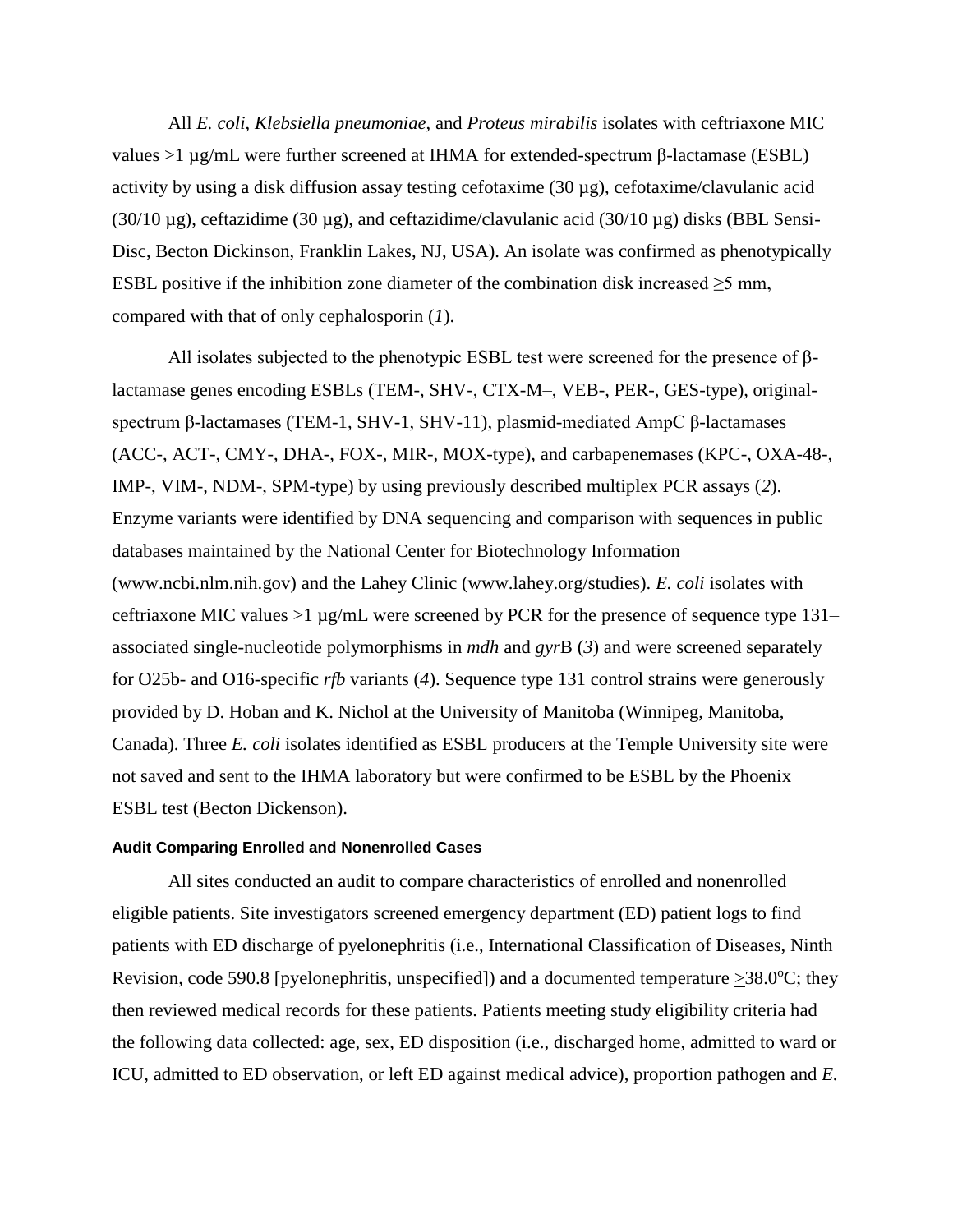*coli* growth, and *E. coli* susceptibility to trimethoprim/sulfamethoxazole, ceftriaxone, and fluoroquinolones.

#### **References**

- 1. Clinical and Laboratory Standards Institute. Performance standards for antimicrobial susceptibility testing; twenty-fifth informational supplement. CLSI document M100-S25. Wayne (PA): Clinical and Laboratory Standards Institute; Jan 2015.
- 2. Lob SH, Kazmierczak KM, Badal RE, Hackel MA, Bouchillon SK, Biedenbach DJ, et al. Trends in susceptibility of *Escherichia coli* from intra-abdominal infections to ertapenem and comparators in the United States according to data from the SMART program, 2009 to 2013. Antimicrob Agents Chemother. 2015;59:3606–10. <http://dx.doi.org/10.1128/AAC.05186-14>
- 3. Johnson JR, Menard M, Johnston B, Kuskowski MA, Nichol K, Zhanel GG. Epidemic clonal groups of *Escherichia coli* as a cause of antimicrobial-resistant urinary tract infections in Canada, 2002 to 2004. Antimicrob Agents Chemother. 2009;53:2733–9. <http://dx.doi.org/10.1128/AAC.00297-09>
- 4. Johnson JR, Clermont O, Johnston B, Clabots C, Tchesnokova V, Sokurenko E, et al. Rapid and specific detection, molecular epidemiology, and experimental virulence of the O16 subgroup within *Escherichia coli* sequence type 131. J Clin Microbiol. 2014;52:1358–65. <http://dx.doi.org/10.1128/JCM.03502-13>

| Technical Appendix Table 1. Comparison of eligible enrolled and nonenrolled US emergency department patients, July 2013– |  |  |  |  |  |
|--------------------------------------------------------------------------------------------------------------------------|--|--|--|--|--|
| December 2014*                                                                                                           |  |  |  |  |  |
| ____                                                                                                                     |  |  |  |  |  |

| Characteristic                       | Enrolled, no. $(\%) N = 817$ | Nonenrolled, no. $(\%)$ N = 414 |
|--------------------------------------|------------------------------|---------------------------------|
| Median age (range), y                | $37(18 - 89)$                | $37(18 - 79)$                   |
| Sex                                  |                              |                                 |
|                                      | 684 (83.7)                   | 335/408 (82.1)                  |
| M                                    | 133 (16.3)                   | 73/408 (17.9)                   |
| Hospitalized                         | 478 (58.5)                   | 200/411 (48.7)                  |
| Pathogen growth in urine culture     | 644 (78.8)                   | 336 (81.2)                      |
| E. coli growth in urine culture      | 480 (58.8)                   | 238 (57.4)                      |
| E. coli susceptible to TMP/SMX       | 308 (64.2)                   | 164/248 (66.1)                  |
| E. coli susceptible to ceftriaxone   | 442/480 (92.1)               | 181/191 (94.8)                  |
| E. coli susceptible to levofloxacin  | 303/339 (89.4)               | 113/121 (93.4)                  |
| E. coli susceptible to ciprofloxacin | 369/424 (87.0)               | 152/172 (88.4)                  |

\* Denominators are indicated if data were missing. TMP/SMX, trimethoprim-sulfamethoxazole.